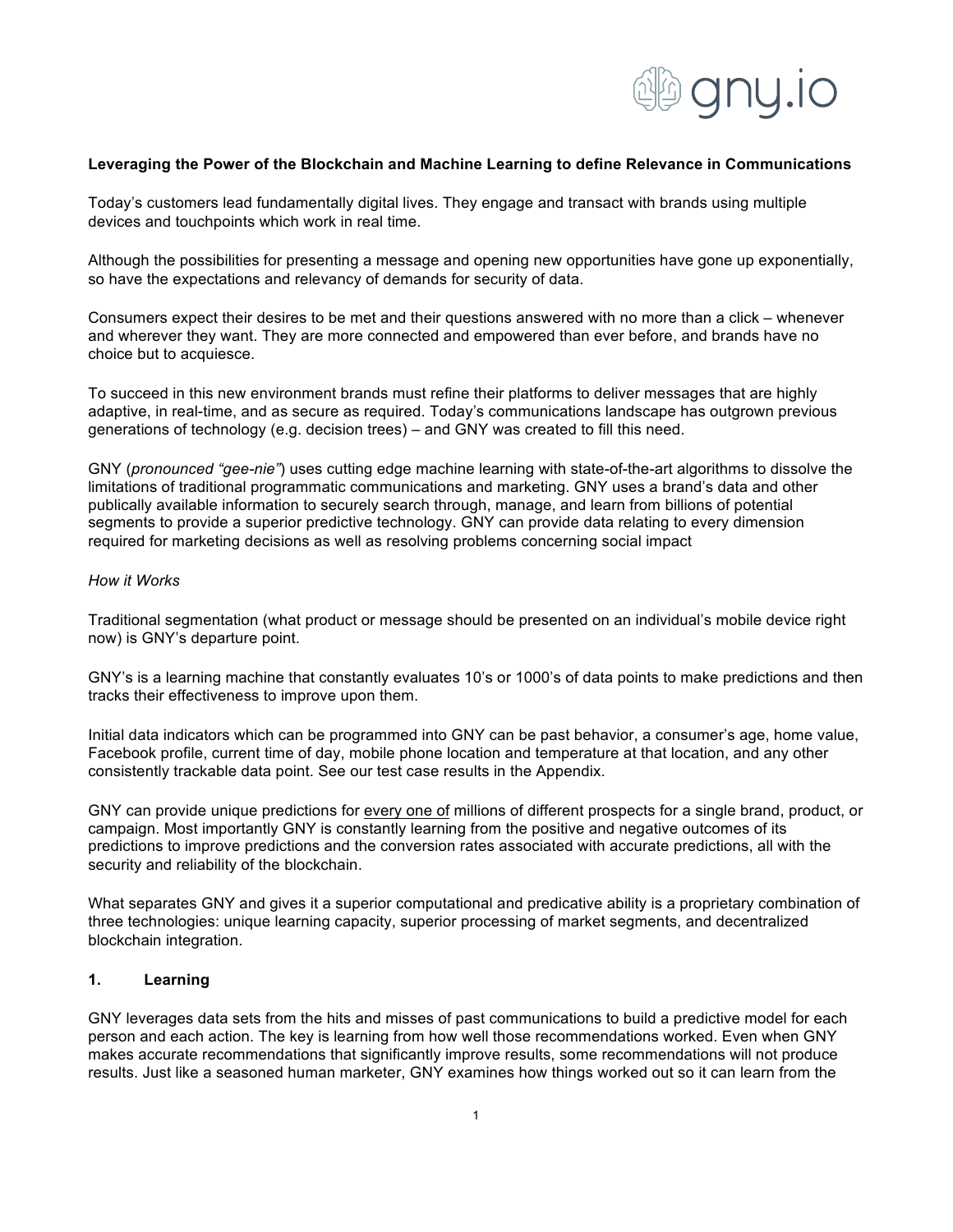

experience and improve the next round of predictions regardless of size of market of complexity of data points. This will reduce what the customer will consider pointless and annoying messages.

GNY's advantage is its ability to analyze and leverage data despite enormous volume and complexity. Every new action is automatically tracked and incorporated into the updated model based on transactions, social media, and CRM data collected and ingested. If an email goes out on Tuesday evening, and particular sales are closed based on that email, GNY reinforces the pathway of correlations that drove that email. Where a sale was not closed, support becomes somewhat less strong for the pathways that drove the recommendations that did not produce a sale.

The model is always shifting and updating itself automatically. What drives the exact changes and shifts are hard to detect and isolate because hundreds of data points are in play. This is where GNY computational power extends past the reach of traditional marketing. In essence, GNY does not recognize changes the way a human does, but rather it tracks the trends that result from subtle changes in aggregated human behavior.

For example, let's say Beyonce wears a stylish leather jacket her latest video. A skilled marketer of that jacket knows to start promoting sales of that jacket to segments of Beyonce's fan base on social media based on historical segmentation (location, age, income bracket, past purchase history). Individual results from this marketing push may be analyzed individually; say women in their 30's purchase more than those in their 40s, but the correlations between trends remains unutilized.

GNY's comprehensive management and manipulation of 100s of factors (tracking sales, social media shares, press hits, online queries) allow it to "see" 1000s of new patterns and correlations that are too subtle and complex for a human to see and then be able to track and improve their translation to marketing recommendations.

For example within 10 days Genie learned that women aged between 23-35 in Houston responded more to Facebook Advertisments, and women aged between 28-35 in Los Angeles responded more to Instagram. Recommending the jacket for purchase to young women is easy for marketers, but GNY empowers them to find the optimal message, for every customer, in every market in real time.

### *GNY Can Respond In Real-Time*

Conventional techniques are extremely limited in their ability to adjust to real-time needs and in today's landscape of viral content and interconnectivity can have negative consequences. Even if a marketer has immaculately well designed segments, it is impossible to have them constantly evolve and sub-segment them manually.

So, should a popular athletic club introduce a new service to its members, it can use GNY to build an marketing plan for a test market that takes the historical sales and communications as a starting point.

However, human behavior is such that on the test launch of a test market, there may be a "political" disaster from someone who became president if it transpires that some customers are upset by the politics they find the message annoying, and immediately delete it, whilst others welcome the distraction and display a high conversion rate. The differences in these groups are defined by age, race, political affiliation, and the "100s of factors" discussed above, but it is particularly salient for real-time responsive one on one communication demanded by mobile devices. GNY will have retailored the recommendations for the rest of the market based on the test market, and continue to improve delivery.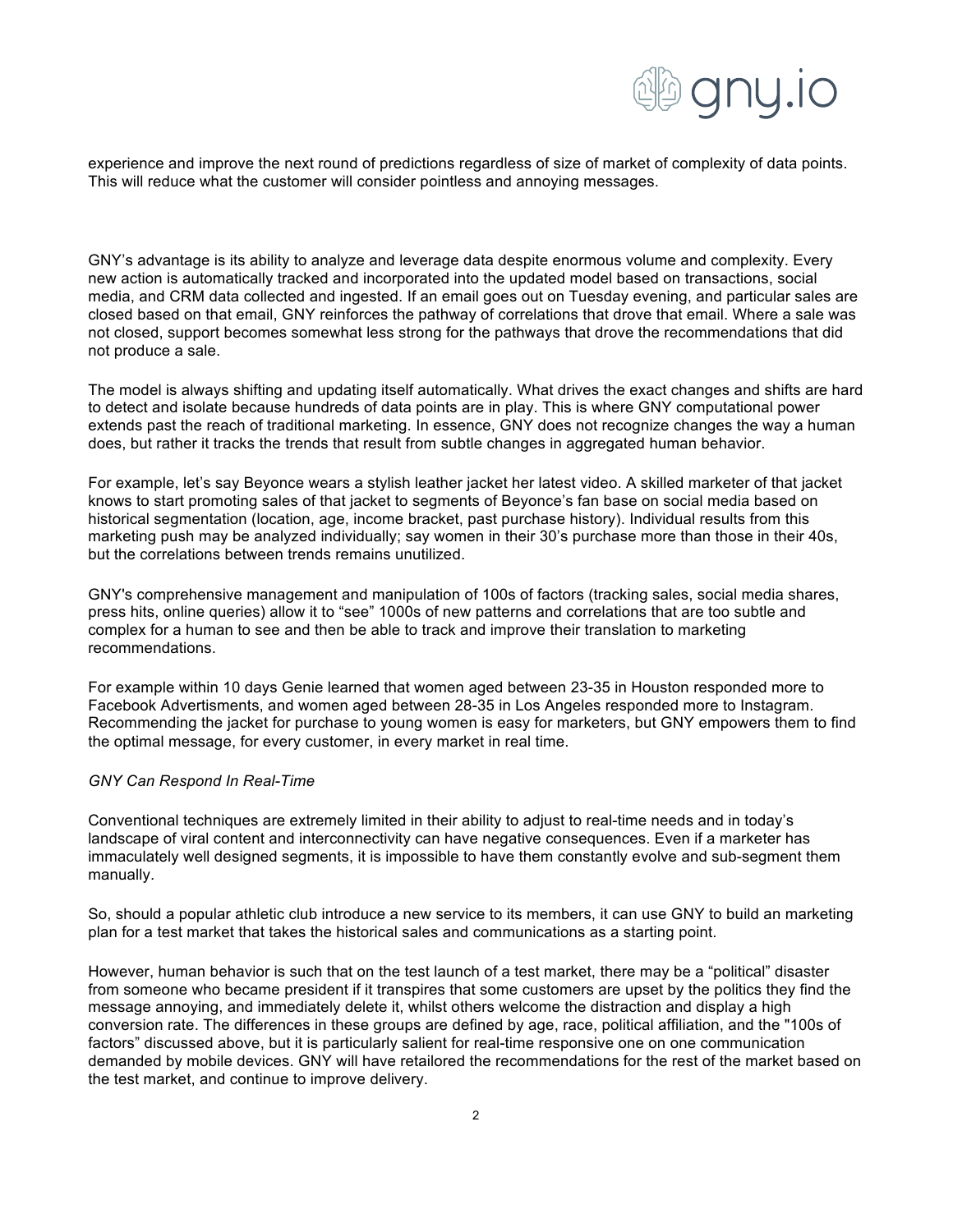

# **2. Unique Segmentation**

Ultimately, token purchasers or their clients should be looking for factors that help them decide the following:

- What are my best sales / communication opportunities: who, what, when, where and how?
- Which channel (email, direct mail, facebook ad, banner ad, mobile app ad) should I be using to reach out to consumers?
- What specific products will a specific consumer buy?
- When should I reach out to them?

This is traditionally approached by creating segments. A segment identifies a group that is more likely to behave in a particular way. GNY moves past the traditional segmentation that is inherently limited. Here's how.

### *GNY considers many more factors then possible for humans*

Comparing three factors (age vs. gender vs. purchase) is easy to visualize in a 2 dimensional graph that compares, for example, age vs. gender with a dot for each purchase of a particular product, but one on one communication demands many more segments defined in much more granular ways. What if we considered time of year for the purchase? What about geography? What about information about income, who owns or rents their home, what part of town they live in? Humans do fine with 2 dimensional graphs incorporating 2 factors. They also can deal with 3 dimensional graphs, though they are much more complicated to draw.

That multi-factor visualization required considerable insight to build, leveraging expertise data visualizations linking considerable in locating clusters. Mathematicians and data scientists describe this as correlation and clusters of 150 factors"150 dimensional space", or simply "n-space" (where factor n equals, 150 or more). Such abstract thinking is critical to techniques and algorithms that run within GNY non-mathematicians cannot deal with "n-space" without taking enormous time and effort. however GNY thrives in n-space.

### *GNY Goes Beyond the Limitations of Segments*

Today's b2c (business to customer) and b2b (business to business) consumers expect relevance. Why send only 10 or 20 different emails when current email technology makes it possible to tailor every one of millions of emails to suit individual needs with many variations in wording, product suggestions, timing, illustrations, pricing, etc. While humans can only really deal with 10-20 segments, GNY has no such limitation.

In the "non-sales" space GNY may be used to gather information and statistics such as for medical research etc. linked to specialist devices.

### *GNY Looks at Data Many Different Ways*

Taking 150 dimensions and recombining them in every possible way whilst simultaneously reviewing every possible useful correlation requires a staggering number of mathematical calculations, combinations and recombinations. Such calculations which trillions of visualizations must be machine calculated. Even with the most advanced servers and algorithms, appropriate programming techniques have only been available for the last few years. Each time GNY recalculates its n-space calculations it selects hundreds of factors and millions of data points. GNY combines, recombines, and reorganizes to develop many thousands of highly specific clusters.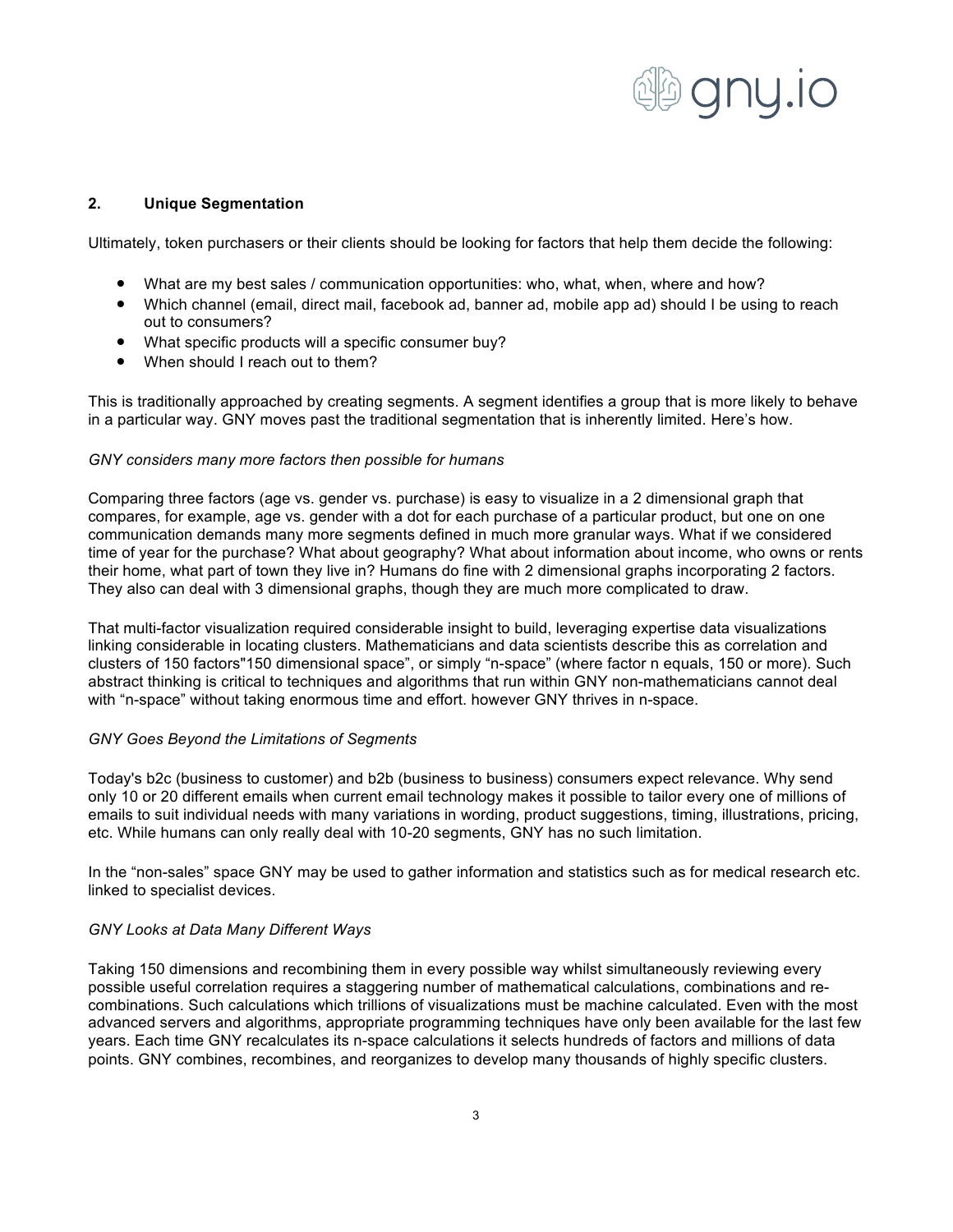

## *GNY Is Learning Constantly*

The world is not static. Consumers are changing, trends are changing, and the weather is changing. Some data classifications are working, some are not. One-on-one communication demands learning from experience. - every thing is changing. Humans constantly learn from what they do. Clients may send a particular email to recieve only 1% responses, where a different but similar email, may achieve a 10% response rate. So GNY learns something which may be fed into future campaigns.

Conventional techniques use "A/B testing", where clients change one factor at a time, choosing to experiment with the most relevant. GNY compares factors A/B/C/D/E/F/G/H simultaneously in its testing. Every single communication, action or customer response is used to update 100,000 clusters and improves customers "ndimensional" understanding. Taking the "n-space" equation to the next level — by building an n-dimensional model, incorporating lessons learnt and constantly evolving.

## **3. GNY leverages the power of Blockchain**

GNY communicates securely with any blockchain. GNY decentralized blockchain leverages its power to securely record and maintain consistent data and encourages secure data sharing so data does not leave the security of the chain. Thus GNY builds more accurate, reliable and predictive models that are scalable. Smart API's combined with the universal language of GNY allows for developers to integrate machine learning power across many network models.

## **4. Participation**

GNY tokens are issued on the Ethereum network, known as ERC20 Tokens.

The GNY token allows users to access the computing power of GNY machine learning as a form of credit and payment system.

GNY plans to open sale on its software access by accepting a range of four digital cryptocurrencies, those being:

Bitcoin (btc), Ethereum (ETH), ASCH (XAS), Lisk (LSK).

Users wishing to purchase GNY tokens must open an account at the GNY domain and register this user account with all related personal information. GNY will make regulatory and other checks.

Users must register the sending account from which payment is received and on approval send the requested sum to the official GNY blockchain address.

The GNY receiving addresses are held on a publicly accessible ledger so inflows and outflows can be seen in real time and are totally transparent.

There is currently no fiat to GNY market planned to be offered on an exchange in 2018.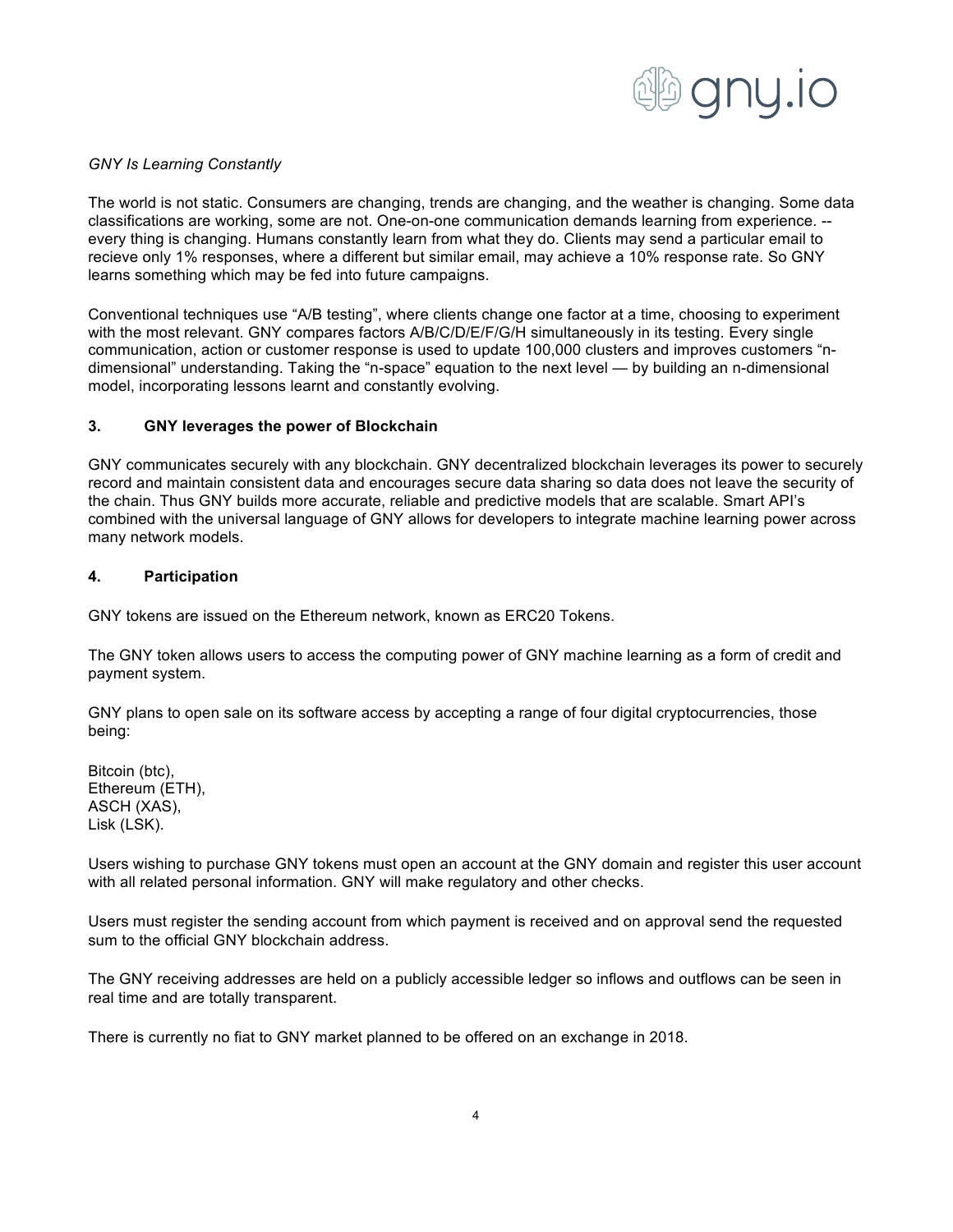

# **5. Summary**

GNY extends beyond the simplifications and limitations of conventional communication and segmentation analysis. Combined with human guidance, it can produce very fine-grained, almost infinite number of clusters to provide highly specific predictions about product, timing, and the most rewarding messaging approach.

GNY combines the best in modern complex algorithms for data ingestion and correlation, the best of modern analysis of sophisticated data within the security and consistency of the blockchain, and the best of Artificial Intelegence mechanisms to allow users or their clients to respond with actionable, detail rich recommendations to real world customers, in real time. All of which assembled in a package that is proficient in interpreting the myriad data produced by modern communication and accessible social media.

GNY brings commercial grade machine learning through a decentralised blockchain to create a unique product with considerable application.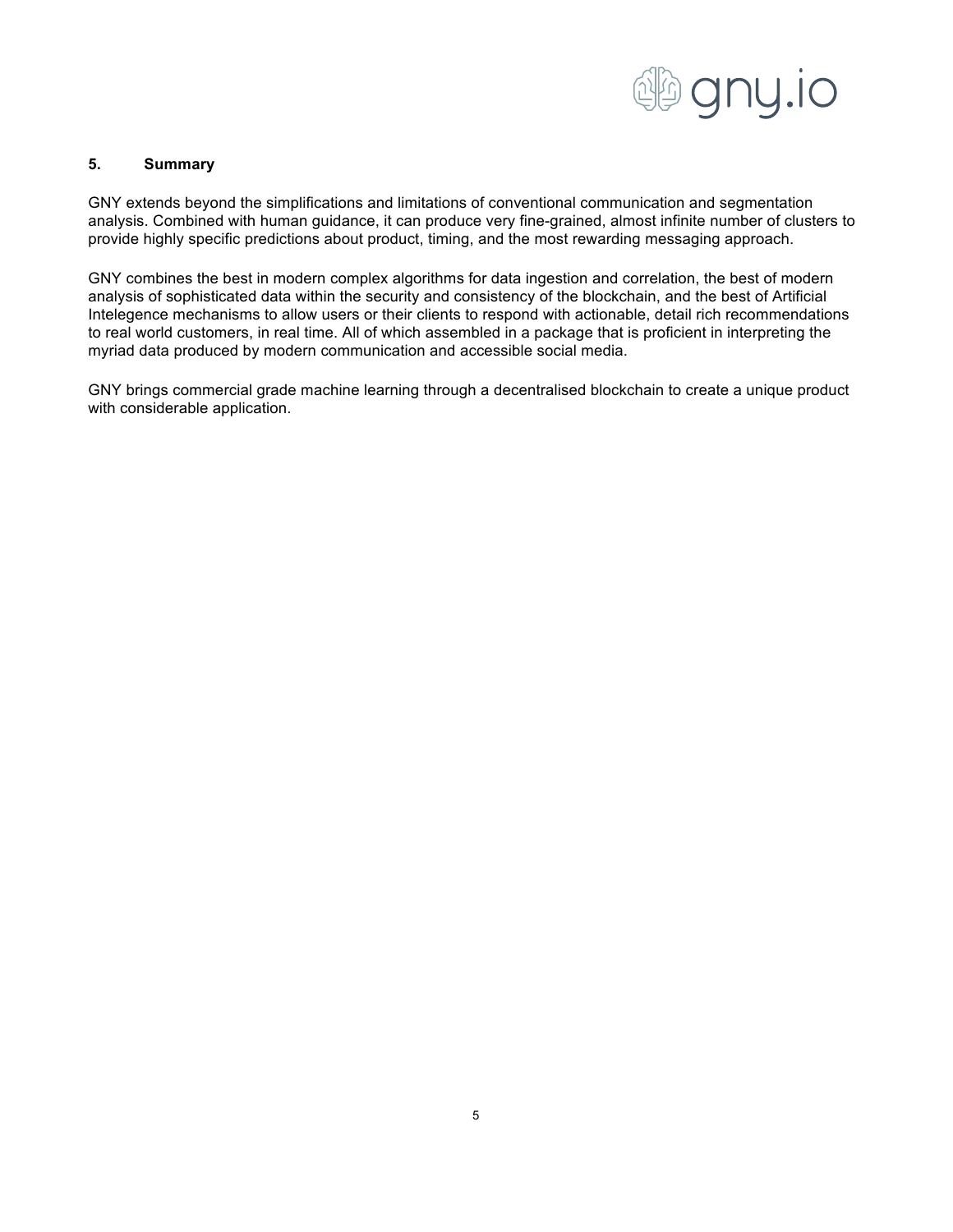

|                   |            |                                 |                           | Genie Email Targeting - PUBLISHER 1 |                  |                                 |                                 |
|-------------------|------------|---------------------------------|---------------------------|-------------------------------------|------------------|---------------------------------|---------------------------------|
| Campaign ID Dates |            | Campaign Name                   | List A<br><b>Requests</b> | <b>Delivered</b>                    | Opens            |                                 | <b>Campaign Name</b>            |
| 2121412           | $1-Dec-17$ | Publication A Test 1 (baseline) | 543,076                   | 543,076                             | 21,349<br>3.93%  |                                 | Publication A Test 1 (baseline) |
| 2121421           | 6-Dec-17   | <b>Publication A Test 2</b>     | 598,623                   | 598,623                             | 26,234<br>4.38%  | <b>Publication A Test 2</b>     |                                 |
| 2121432           | 15-Dec-17  | <b>Publication A Test 3</b>     | 603,259                   | 603,259                             | 42,126<br>6.98%  | <b>Publication A Test 3</b>     |                                 |
| 2121447           | 18-Dec-17  | Publication A Test 4 (baseline) | 49,119                    | 38,073                              | 4.205<br>11.04%  |                                 |                                 |
| 2121447           | 22-Dec-17  | <b>Publication A Test 5</b>     | 7,638                     | 5,409                               | 2,592<br>47.92%  |                                 |                                 |
| 2121412           | $1-Dec-17$ | Publication B Test 1 (baseline) | 448.123                   | 448.123                             | 14.987<br>3.34%  | Publication B Test 1 (baseline) |                                 |
| 2121421           | 6-Dec-17   | <b>Publication B Test 2</b>     | 528,671                   | 528,671                             | 21,234<br>4.02%  | <b>Publication B Test 2</b>     |                                 |
| 2121432           | 15-Dec-17  | <b>Publication B Test 3</b>     | 604,569                   | 604,569                             | 43,997<br>7.28%  | <b>Publication B Test 3</b>     |                                 |
| 2121449           | 18-Dec-17  | Publication B Test 4 (baseline) | 48,231                    | 38,073                              | 3,256<br>8.55%   |                                 |                                 |
| 2121449           | 22-Dec-17  | <b>Publication B Test 5</b>     | 4.238                     | 3,708                               | 1,459<br>39.35%  |                                 |                                 |
|                   |            |                                 |                           | Genie Email Targeting - BEVERAGE 1  |                  |                                 |                                 |
| Campaign ID Dates |            | Campaign Name                   | <b>Requests</b>           | Delivered                           | Opens            |                                 |                                 |
| 2121451           | 15-Dec     | OFFER 1                         | 498,123                   | 269,123                             | 7.542<br>2.80%   |                                 |                                 |
| 2121451           | 18-Dec     | OFFER 1                         | 320,223                   | 163,500                             | 3,120<br>1.91%   |                                 |                                 |
| 2121456           | 22-Dec     | OFFER 1                         | 120,002                   | 111,601                             | 12,276<br>11.00% |                                 |                                 |
| 2121452           | 15-Dec     | OFFER 2                         | 524,361                   | 249,876                             | 6,234<br>2.49%   |                                 |                                 |
| 2121452           | 18-Dec     | OFFER 2                         | 299,432                   | 153,556                             | 1.132<br>0.74%   |                                 |                                 |
| 2121457           | 22-Dec     | OFFER 2                         | 120,134                   | 111,783                             | 13,004<br>11.63% |                                 |                                 |
| 2121453           | 15-Dec     | OFFER 3                         | 523,980                   | 256,834                             | 7.234<br>2.82%   |                                 |                                 |
| 2121453           | 18-Dec     | OFFER 3                         | 357,654                   | 192,690                             | 1,603<br>0.83%   |                                 |                                 |
| 2121458           | 22-Dec     | OFFER 3                         | 124,920                   | 111,891                             | 12,786<br>11.43% |                                 |                                 |

### Appendix – Test Cases

GNY used past historical viewing data to identify new classifications of content viewers that will predict their next most likely view. GNY used cloud network of keywords and measured distance between nodes of similar category. Genie algorithm runs through millions of combinations to reduce that overall network node distance. GNY also used past historical subscription data to identify new classifications of buyers that will predict their next most effective offer.

GNY then translated targeted IP address hits into personal emails into thousands of more customers.

GNY mined data and feature extraction and ensemble learning to find the most likely new segments and most probable new content categories.

GNY created personalised product suggestions and automatically used re-marketing and lookalike targeting.

Using two separate email lists (one internal, one external) GNY increased email opens from a baseline of 3.93% (internal list) and 2.28% (external list) to 6.98% and 8.42% respectively. This while reducing the number of emails sent and increasing the total number of opens. These results can be seen for both publications tested (Publications A and B).